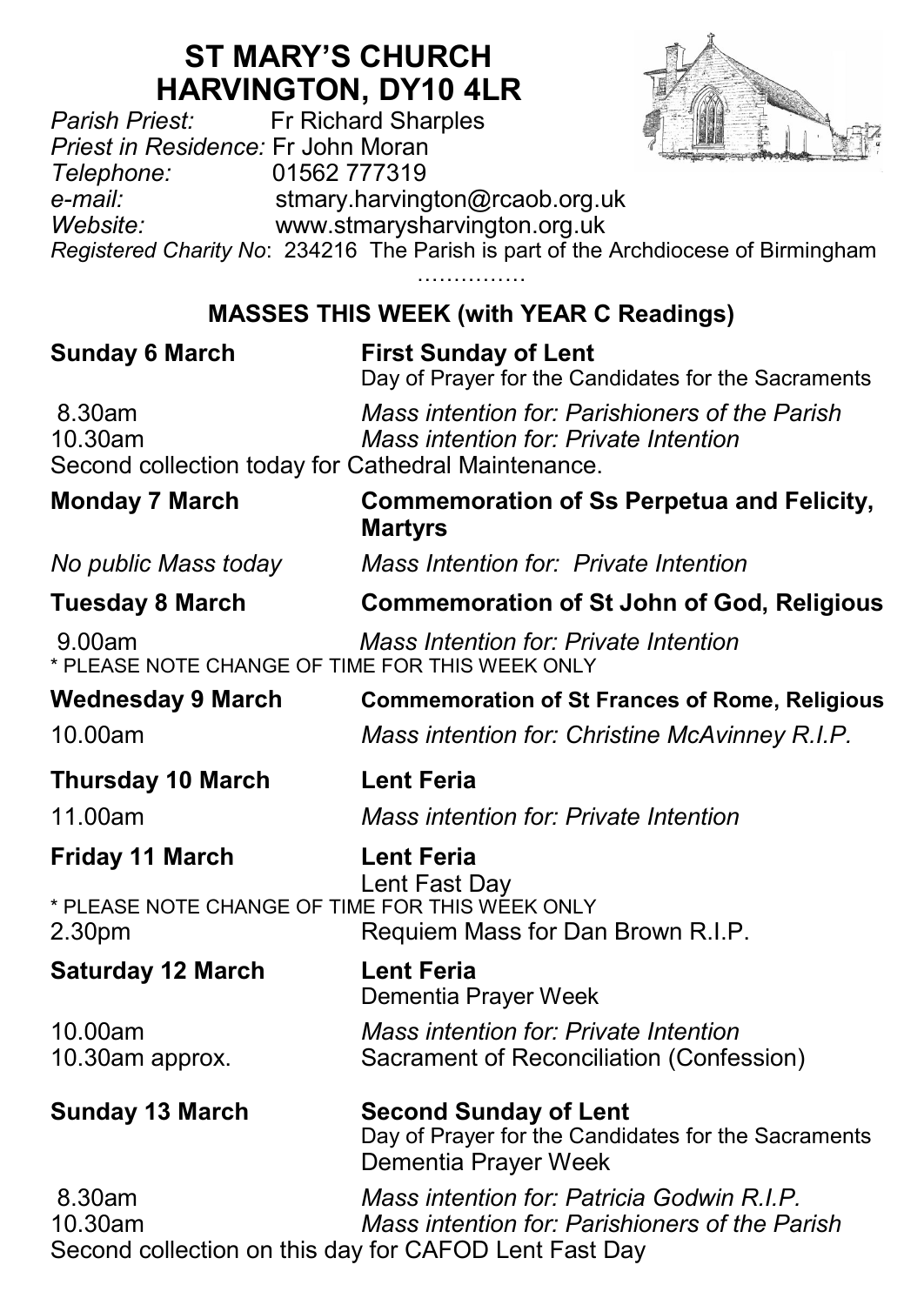**Anniversaries in March:** Rev John Marsden (1824), Ann Parkes (1863), Joseph Chare (1865), Rev John Brownlow (1888), Philip Alfred Haskew (1897), William Benedick Oakley (1908), Henry Mercer (1974), Anna Newton Keenan (1992), Ernest Godwin (1993), Ann Kiley (2004), Martin Amphlett (2013) Geraldine Pritchard (2017), Aubrey Campbell (2018), Tom Wilcox (2018), Anthony Francis-Flores (2018), Vincent Glynn (2019), Michael Bianco (2019)

……………………………………………………………………. **In your prayers please remember parishioners and friends who are sick:**  Deirdre Brookes, Kathleen Clark, Liz and Lionel Cornish, Bob Grant, Jane and Peter Handley, Ann Parry, Clare Saich, Jane Young, Karen Wright,

Tony Davenhill.

………...……………………...

In your charity please pray for the repose of the souls of parishioners: **Dan Brown** whose funeral will take place at St Mary's on 11th March at 2.30pm

**H** 

**Kay Hildebrandt** whose funeral will take place at St Mary's on 22nd March at 12.00 noon

## **May they Rest In Peace**

………………………………



… for all your offerings and donations. They are always gratefully received.  **Contributions to the Parish: 21-28 February**

|  | £53.00 |
|--|--------|
|  |        |



**OFFERTORY DONATIONS** are no longer collected in the pews. If you wish to make a donation on **SUNDAYS** please place your offering in the 'bin' on the porch table. On **OTHER DAYS OF THE WEEK** offerings may be placed **in the basket on the sanctuary step in front of the altar.** 

……………………………



#### **WELCOME TO ST MARY'S!**

We ask everyone attending our premises to take note of the following:

- As ours is a small church with just one central aisle and with limited ventilation, we recommend you to wear a face covering inside church to slow the spread of the Covid virus and out of respect for vulnerable members of our parish.
- If members of the congregation would like to ensure social distancing they may use a 'Please Leave Space' sign (available in the porch) and place it on the seat beside them in their pew.
- Please spread out and don't kneel if someone is sitting on the pew in front.
- All these recommendations will be reviewed following the next advisory report from the Government on 24th March.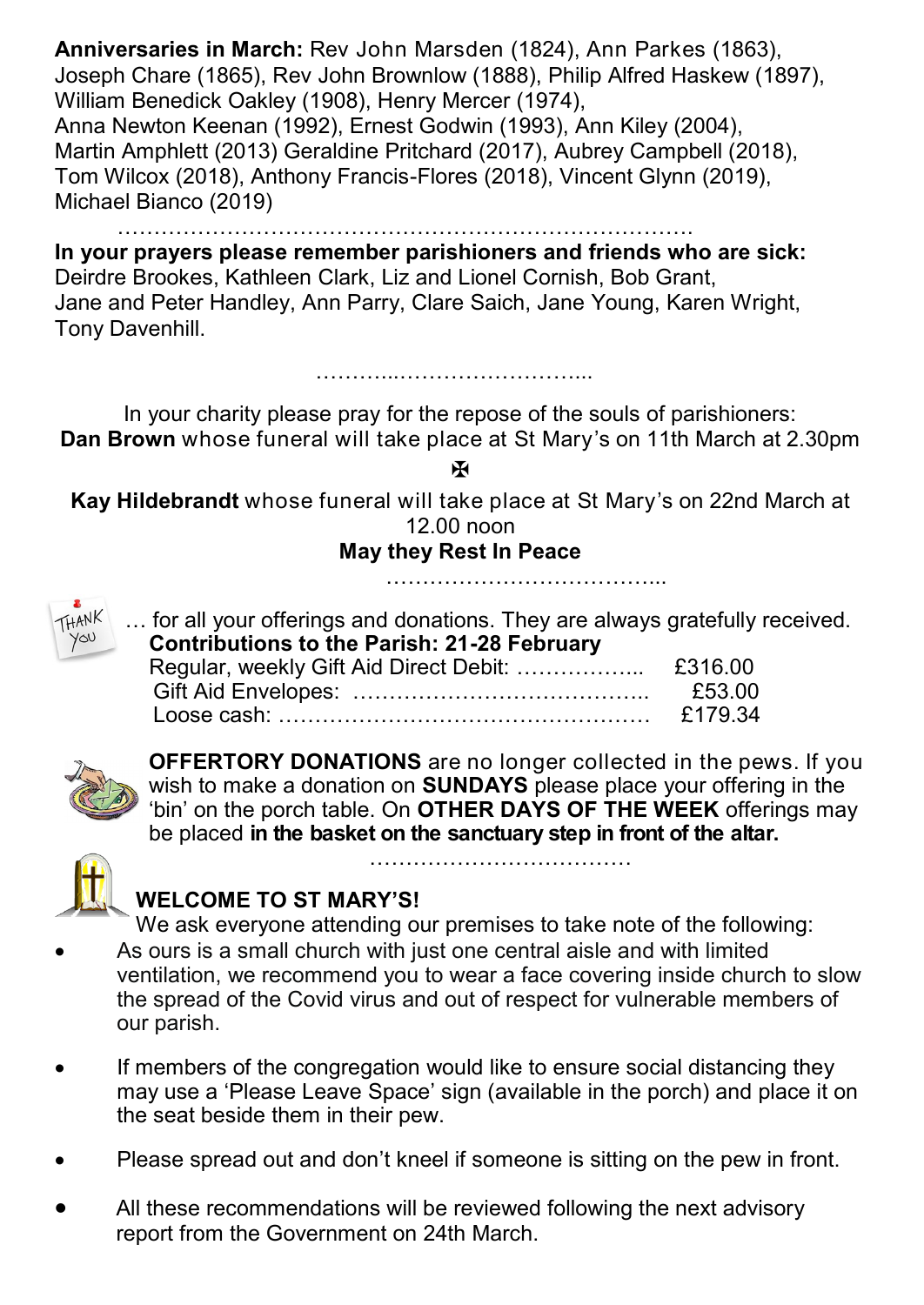

This Lent, the **ST MARY'S, CHILDREN'S LITURGY GROUP**, along with their parents, are joining CAFODs Walk Against Hunger to raise money for the 200 million children in the world who's lives are at risk of malnutrition.

As a group, the children are aiming to walk 200km. We ask for your generosity and support during their Lentern promise. You can support the Children's Liturgy Group by donating on their Justgiving page [**https://walk.cafod.org.uk/fundraising/st-marys -harvington-childrens-litergy**] or by adding your details to the sponsorship form available at the back of church.

……………………………………..…………………………….

………………….……………………………………….

## **EASTER CANDLE ACTIVITY**

**ST MARY'S, CHILDREN'S LITURGY GROUP** are pleased to, once again, be able to invite all the children of the parish to come along to the stable on 6th April to make Easter Candles. The session will start at 2.00pm. More details will follow shortly.

…………………………………………………



**WORLD MISSION.** There are several **RED BOXES** at the back of church that still need to be collected by parishioners. There are also Missio magazines for box holders to collect which are a great source of information about the charity.



**GIFT AID ENVELOPE PACKS**: If you have signed up to the Planned Giving Scheme and donate to St Mary's by using Gift Aid envelopes, please collect your pack for the coming year from the table in the porch asap.



## **AN INVITATION FROM the FHL:**

FHL FRIENDS FRIENDS THE HOLY LAND On 22nd March 2022 at 7.00pm Laila Asfoura **GIVING HOPE TO VULNERABLE CHRISTIANS WIll be in Worcester at St Georges Hall as part of** her country wide tour to talk to all of our contacts about the current situation in the Holy Land and how our brothers and sisters are faring after two years of pandemic without pilgrimages. To reserve a seat please

……………………………………………………..

email: j.quinn789@btinternet.com or phone: 01299 8511021

*The full invitation may be found on the notice board in the church porch.*



The **SACRAMENT OF RECONCILIATION (Confession)** is available

every Saturday in St Mary's at approximately 10.30am, following the

10.00am Mass, and by appointment at other times.